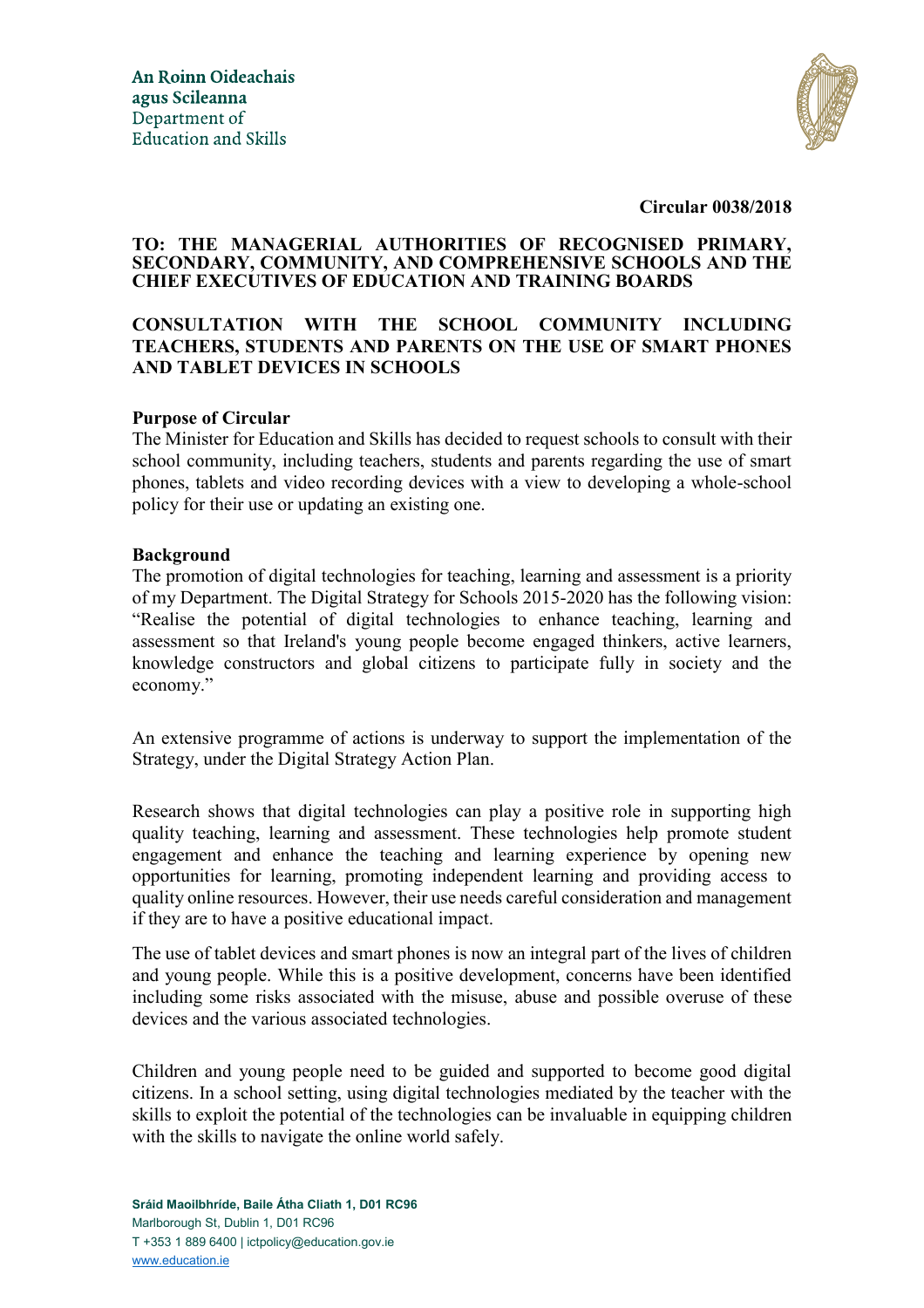

## **Need for school policy**

Schools are advised that they should have a whole school policy in place covering the use of tablet devices and smartphones in the classroom and during the school day. This policy should complement the use of technology in the classroom for teaching and learning and should be reviewed and updated on a regular basis. It should be developed in an open and inclusive way involving all members of the school community including teachers, students and parents so as to ensure that the policy meets the needs of the individual school and there is a shared understanding of its content.

There may also be changes required to other polices, or the development of other policies may be required, as a consequence of the outcome of the consultation.

### **Relevant policies may include the following:**

- Acceptable Usage Policy (this a document, signed by students and their parents, guardians or carers, detailing the ways in which the Internet enabled devices, mobile phones and related devices can and cannot be used in your school).
- Anti-Bullying policy, to include reference to cyberbullying
- Data Protection Policy, to include reference to the use of images and social media.
- Bring Your Own Device (BYOD), which allows pupils/students to bring their own devices, especially tablets and other suitable personal devices, into classrooms to support improving student learning outcomes. Many BYOD suitable devices may be more capable and up to date than some school computers and can support a more student-centred, active learning approach, with students taking more responsibility for their own learning.
- Wellbeing, to ensure the area of safe and ethical use of the internet is addressed in the context of the whole-school approach to wellbeing.

#### **Consultation process**

Schools are required to consult with teachers, student and parents on their views and suggestions on the use of tablet devices and smart phones within the school and during the school day. In this regard, schools should utilise their established local consultative arrangements. It is suggested that schools might use surveys, focus groups and questionnaires to gather information concerning concerns and insights on the use of devices and smartphones.

#### **Issues for consultation with parents**

This consultation with teachers, parents and students should include the following matters:

- The appropriate use, if any, of tablet devices and smart phones in school
- The issues governing the use of smart phones and tablet devices with regard to, for example, recording videos, taking photos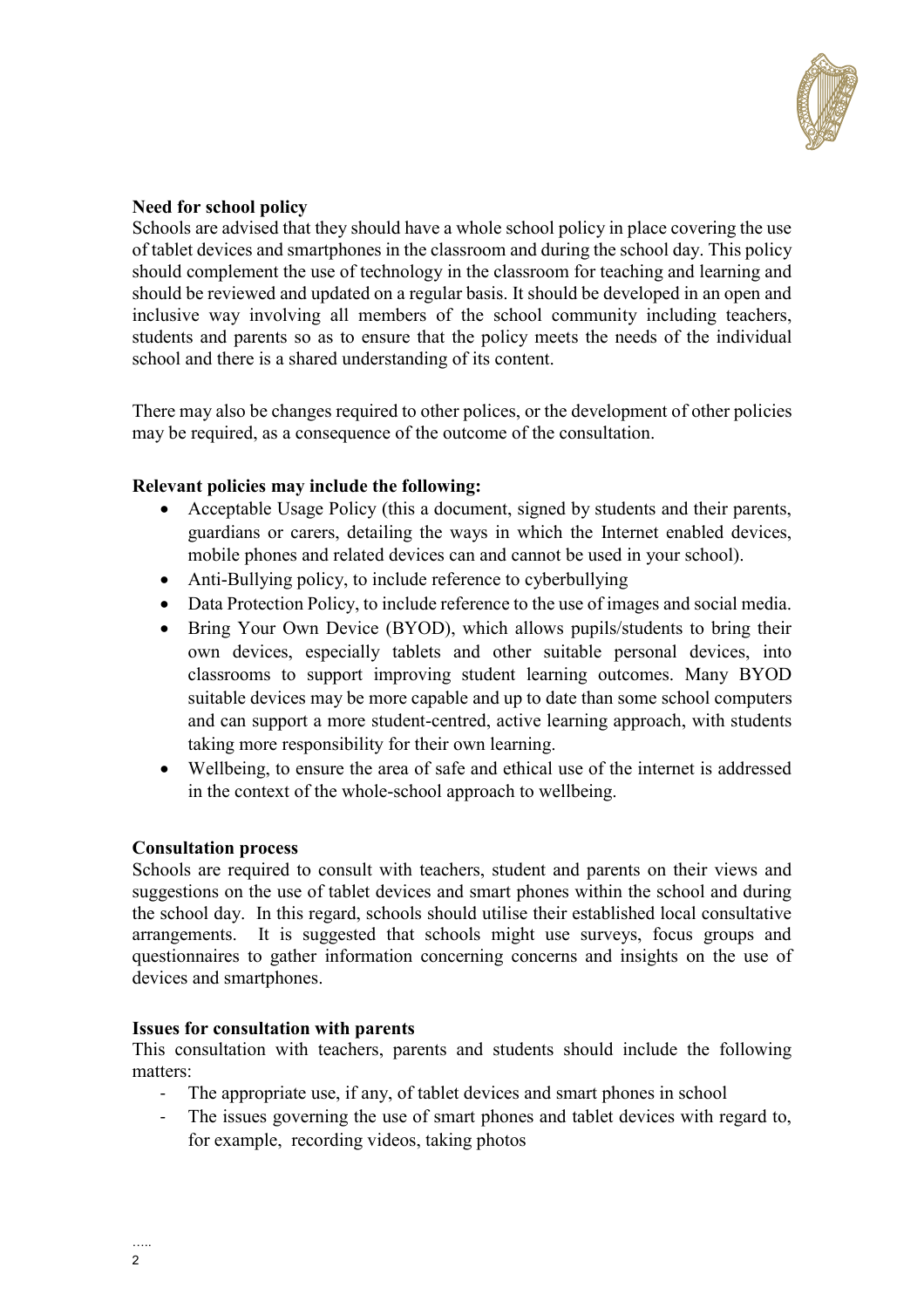

- The nature and scope of restrictions that might be applied by the school e.g. age grounds
- If smart phones should be allowed outside of class time i.e. during breaks, on school grounds after school
- Schools should use the opportunity of the consultation process to raise awareness and promote a shared approach regarding the appropriate use of digital technologies in the school and home.

### **Timeline**

The circular should be implemented as soon as possible. It is recognised that schools may already have policies in this area, for example, Acceptable Usage Policy, policies on Bring your own Device/Technology. Where this is the position, schools are advised that these policies be reviewed at the earliest opportunity and updated following the consultation.

### **Dissemination of circular**

A copy of this circular should be provided to members of the Board of Management, Parents Association and other school personnel as appropriate. This circular can be accessed at [https://www.education.ie/en/Circulars-and-Forms/Active-](https://www.education.ie/en/Circulars-and-Forms/Active-Circulars/cl0038_2018.pdf)[Circulars/cl0038\\_2018.pdf](https://www.education.ie/en/Circulars-and-Forms/Active-Circulars/cl0038_2018.pdf)

#### **Further Information**

Webwise is an internet safety initiative focused on raising awareness of online safety issues and good practice among students, their parents and teachers. Funded by the Department of Education and Skills, and the EU Safer Internet Programme, developed and managed by the Professional Development Service for Teachers (Technology in Education) to promote the autonomous, effective and safer use of the internet by young people through a sustained information and awareness strategy targeting school leaders, parents and children themselves with consistent and relevant messages.

The School Management is asked to actively promote the use of this Website by teachers when using the on-line environment in classrooms and by parents in their online interactions with their children.

Webwise helps forge the link between home and school through the development of an online Parenting Hub. This provides parents with easy access to practical advice and information to help address their concerns about the various issues facing their children in the online environment.

To find the full suite of awareness and education resources for teachers and parents, visit [www.webwise.ie.](www.webwise.ie)